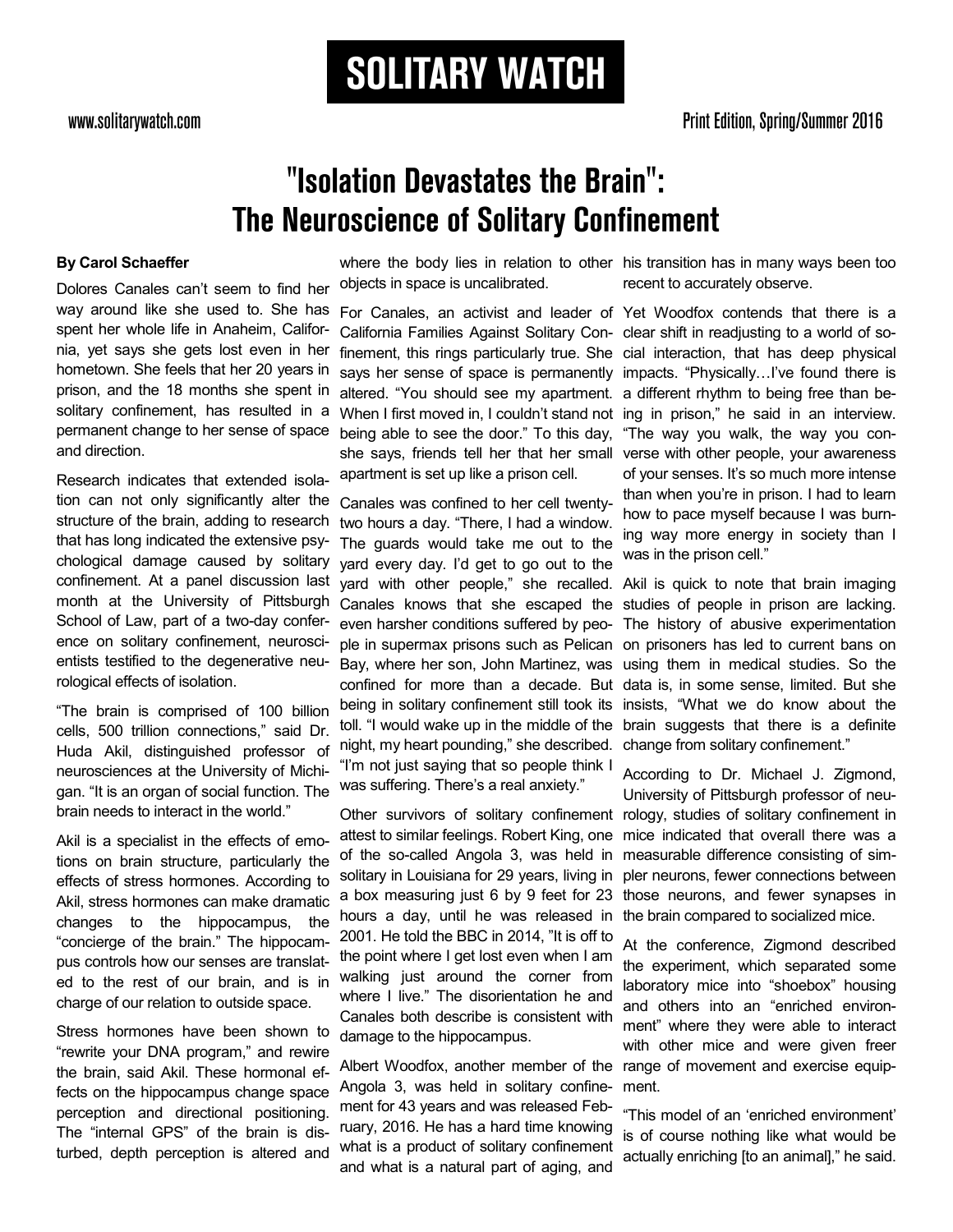set up is very much like many solitary chambers equipped with only a bed for for representing general population in hallucinations. prison settings.

But in order to conduct these experi-the 1950s, University of Wisconsin ments, Zigmond has to get special psychologist Harry Harlow placed rhepermission from animal care boards, sus monkeys inside a solitary chamas extended isolation is carefully regu-ber. Harlow found that monkeys kept lated in animal experiments as cruel in isolation wound up "profoundly disconditions. "It is clear to animal care turbed, given to staring blankly and boards that solitary housing is unac-rocking in place for long periods, circeptable under express circumstanc-cling their cages repetitively, and muties."

Studies on humans and primates are rare, largely because they are considered inhumane by most major research groups and universities. There are examples of research from the Akil notes that the power of social conmiddle of the 20th century, which prompted many reforms in experimentation ethics.

small, cramped and isolated shoebox McGill University paid a group of male

containers. "The way the housing is graduate students to stay in small housing arrangements," he said, with an experiment on sensory deprivation. stacks of small containers each con-Students were to be observed for six taining a mouse. They may be able to weeks, but not one lasted more than sense each other's presence, but can-seven days. Students dropped out of not see or interact in any way. Mean-the experiment after being unable "to while, the larger box where the mice think clearly about anything for any are free to interact suggests a model length of time," while others reported

> In another notorious experiment from lating themselves." Most readjusted eventually, but not those that had been caged the longest. "Twelve months of isolation almost obliterated the animals socially," he wrote.

tact helps remodel the brain and relieves stress. But the stress hormones there." never really go away, never leveling out entirely. "The longer [people] are

"But it is a marked difference in the As an example, in 1951 researchers at kept isolated, the worse it gets," she says.

> "Isolation devastates the brain. There is no question about that," said Zigmond. "Without air, we will live minutes. Without water, we will live days. Without nutrition, we live weeks. Without physical activity, our lives are decreased by years. Social interaction is part of these basic elements of life."

> Canales and other advocates at the conference expressed hope that the growing body of the evidence on the neurological damage caused by isolation will provide new ammunition in the battle to end solitary confinement. She has no doubt as to the lasting effects of solitary, based on her son's experiences and her own. "There is an intensity that I can still describe to this day. I get overwhelmed if it rains. Everything is intensified." she says. "I could be walking and think about what it's like to be in that space where you can't even see color. I get overwhelmed thinking about all the people that can't feel the rain, or the sun. That are stuck in

### **About Solitary Watch**

### **Solitary Watch, PO Box 11374, Washington, DC 20008 Email: info@solitarywatch.com**

Founded in 2009, Solitary Watch (**www.solitarywatch.com)** is a national watchdog group that investigates, reports on, and disseminates information on the use of solitary confinement in U.S. prisons and jails. In the past six years, the work of Solitary Watch has significantly expanded public awareness and understanding of a once-invisible domestic human rights issue, in which some 80,000 to 100,000 people live in complete isolation and sensory deprivation for months, years, and even decades. It has also stimulated mainstream media coverage, spurred and supported national and local advocacy campaigns, and informed government policymaking.

The print edition of Solitary Watch is produced quarterly and is available free of charge to currently and formerly incarcerated people and their families and advocates. To receive future copies, please send a request to the address or email above.

We also welcome accounts of life in solitary confinement, as well as stories, poems, essays, and artwork by people who have served time in isolation. Please send contributions to **"Voices from Solitary"** at the address above, and tell us whether you would like us to use your name or would prefer to remain anonymous.

**Note: We regret that we cannot offer legal assistance or advice and cannot respond to requests for this type of help. Legal materials sent to us cannot be returned to the sender. We also cannot forward mail to others. Thank you for your cooperation.**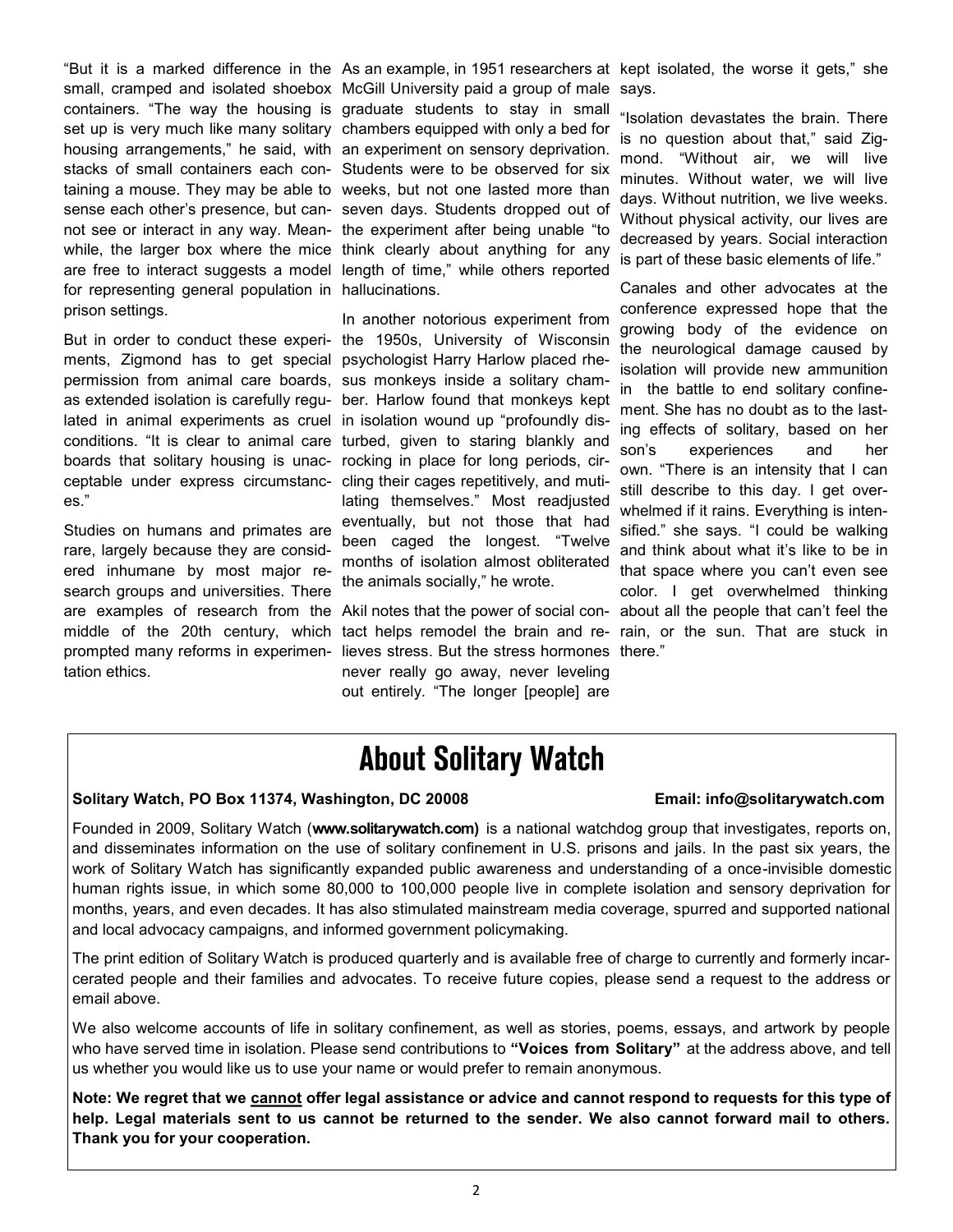## Final Member of the "Angola 3" Released from Prison **After 43 Years in Solitary Confinement**

#### **By Jean Casella & James Ridgeway**

On February 19, 2016, Albert Woodfox walked out of the local jail in West Feliciana Parish, Louisiana, a free man. He had spent nearly five decades in prison and 43 years and 10 months in solitary confinement believed to be the longest time on record for a living human being.

Woodfox was placed in isolation at the Louisiana State Penitentiary in 1972, along with Herman Wallace and Robert King, following the death of correctional officer Brent Miller. After his conviction for Miller's murder was overturned by the second time on the

basis of discrimination in the jury pool, Woodfox chose to plead "no contest" to a lesser charge in exchange for time served, rather than face a third trial. But he maintains his innocence, saying that he was targeted for the murder charge—and held in isolationbecause he, like King and Wallace, was

known to be a Black Panther who was organizing against conditions at Angola. (King was released after his conviction was overturned in 2001, and Wallace died of cancer just days after his release in 2013.)

Woodfox spent the bulk of his 43 years in solitary at Louisiana's notorious plantation prison, in "closed cell restriction", or CCR, in a cell measuring 6 x 9 feet, with one hour a day to exercise—in shackles—in a small, concrete-walled yard. Unlike many solitary cells, however, Woodfox's cell had bars on the front rather than a solid steel door, which allowed him some limited interaction with the other incarcerated men on his tier.

In his first interview following release, with Ed Pilkington of *The Guardian*, Woodfox said that when he was placed in isolation in 1972, he resolved that he would survive. He and Wallace and King "made a conscious decision that we would never become institutionalized," he said. "As the years went by, we made efforts to improve and motivate ourselves."

"We made sure we always remained concerned about what was going on in society – that way we knew that we would never give up. I promised myself that I would not let them break me, not let them drive me insane."

number of ways in individuals."

Still, Woodfox says he often suffered from claustrophobia and panic attacks. "The panic attacks started with sweating. You sweat and you can't stop. You become soaking wet – you are asleep in your bunk and everything is soaking wet. Then when the claustrophobia starts it feels like the atmosphere is pressing down on you. That was hard. I used to talk to myself to convince myself I was strong enough to survive, just to hold on to my sanity until the feeling went away."

Woodfox told *The Guardian* that his lowest moments came with the death



Woodfox acknowledges that he had resources not available to all individuals—including his faith in his political beliefs, the ability to read and write, a loving family, and supporters on the outside who grew to number in the thousands as the case of the "Angola 3" became widely publicized in the last decade. Others around him, he told The Guardian, were not so lucky.

of Herman Wallace and of his mother. He was not permitted to attend her funeral. That, he says, "was the closest I **Came** to cracking," he said. "All my strength I **kos inherited** from my **STENT MORE TWO MOOT ."** His first act, up-**LIFE TARRE** on his release, was to visit his mother's gravesite.

> Woodfox, who turned 69 on the day of his

release, has a host of health problems, many of them exacerbated by his time in isolation. But he told The Guardian that now that he is free, he is determined to be a "voice for those who have no voice, be a shield for those who can't protect themselves".

Breaking up manifests itself in any that's what I'm going to do." Like Robert King, Woodfox is already using his freedom to speak out against solitary confinement. "It's an evil," he said. "Solitary confinement is the most torturous experience a human being can be put through in prison. It's punishment without ending. We have got to stop this, and having been a victim of it for so long myself,

3

"Some of the guys found the pressure so great that they just laid down in a fetal position and stopped communicating with anybody. I've seen other guys who just want to talk and make noise, guys who want to scream.